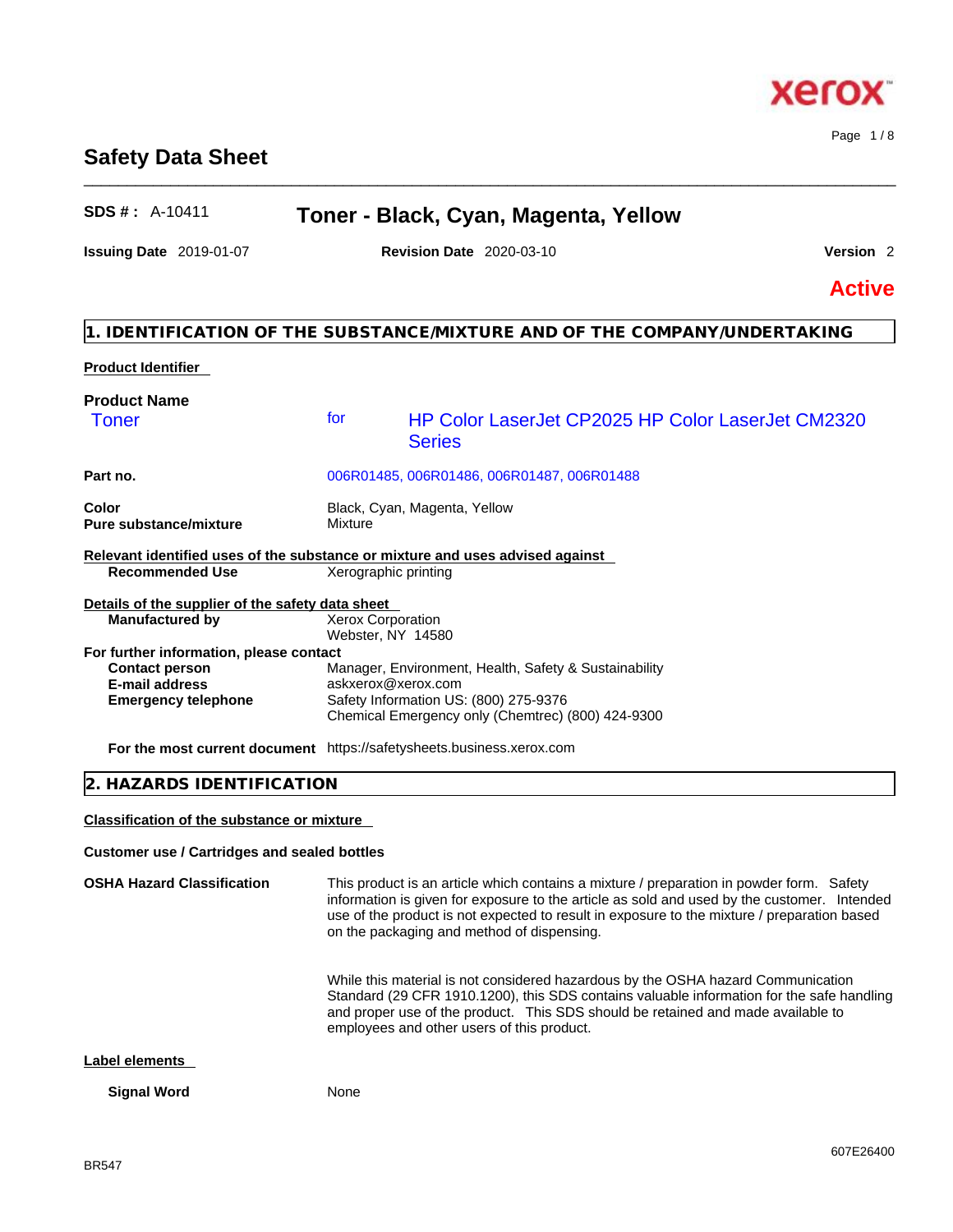# \_\_\_\_\_\_\_\_\_\_\_\_\_\_\_\_\_\_\_\_\_\_\_\_\_\_\_\_\_\_\_\_\_\_\_\_\_\_\_\_\_\_\_\_\_\_\_\_\_\_\_\_\_\_\_\_\_\_\_\_\_\_\_\_\_\_\_\_\_\_\_\_\_\_\_\_\_\_\_\_\_\_\_\_\_\_\_\_\_\_\_\_\_\_ **SDS # :** A-10411 **Toner - Black, Cyan, Magenta, Yellow** Page 2 / 8

| <b>Hazard Statements</b> | None required |
|--------------------------|---------------|
|                          |               |

# **Precautionary Statements** None required

#### **Other hazards**

Not a PBT according to REACH Annex XIII May form explosible dust-air mixture if dispersed

# **3. COMPOSITION/INFORMATION ON INGREDIENTS**

#### **Mixtures**

| <b>Chemical Name</b>       | CAS No.     | Weight % | <b>Classification (Reg.</b><br>1272/2008) | <b>Hazard Statements</b> |
|----------------------------|-------------|----------|-------------------------------------------|--------------------------|
| Styrene acrylate copolymer | Proprietary | 70-80    | --                                        |                          |
| Amorphous silica           | 7631-86-9   | $1 - 10$ | --                                        | --                       |
| Magenta pigment            | Proprietary | $1 - 10$ | --                                        | --                       |
| Cyan pigment               | Proprietary | $1 - 10$ | --                                        | $- -$                    |
| Carbon black               | 1333-86-4   | $1 - 10$ | --                                        | $- -$                    |
| Wax                        | Proprietary | 1-10     | $\overline{\phantom{a}}$                  | $\sim$ $\sim$            |
| Yellow pigment             | Proprietary | 1-10     | $\overline{\phantom{m}}$                  | $- -$                    |

"--" indicates no classification or hazard statements apply.

# **4. FIRST AID MEASURES**

# **Description of first-aid measures**

| <b>General advice</b> | For external use only. When symptoms persist or in all cases of doubt seek medical advice.    |
|-----------------------|-----------------------------------------------------------------------------------------------|
|                       | Show this material safety data sheet to the doctor in attendance.                             |
| Eye contact           | Immediately flush with plenty of water. After initial flushing, remove any contact lenses and |
|                       | continue flushing for at least 15 minutes                                                     |
| <b>Skin contact</b>   | Wash skin with soap and water                                                                 |
| <b>Inhalation</b>     | Move to fresh air                                                                             |
| Ingestion             | Rinse mouth with water and afterwards drink plenty of water or milk                           |
|                       |                                                                                               |

#### **Most important symptoms and effects, both acute and delayed**

| <b>Acute toxicity</b>                |                                                                                  |
|--------------------------------------|----------------------------------------------------------------------------------|
| Eyes                                 | No known effect                                                                  |
| <b>Skin</b>                          | No known effect                                                                  |
| <b>Inhalation</b>                    | No known effect                                                                  |
| Ingestion                            | No known effect                                                                  |
| <b>Chronic toxicity</b>              | No known effects under normal use conditions                                     |
| <b>Main symptoms</b>                 | Overexposure may cause:<br>mild respiratory irritation similar to nuisance dust. |
| <b>Aggravated Medical Conditions</b> | None under normal use conditions                                                 |
|                                      |                                                                                  |

# **Indication of immediate medical attention and special treatment needed**

**Protection of first-aiders** No special protective equipment required **Notes to physician** Treat symptomatically

# **5. FIRE-FIGHTING MEASURES**

### **Extinguishing media**

| Suitable extinguishing media |  |  |
|------------------------------|--|--|

**Suitable extinguishing media** Use water spray or fog; do not use straight streams, Foam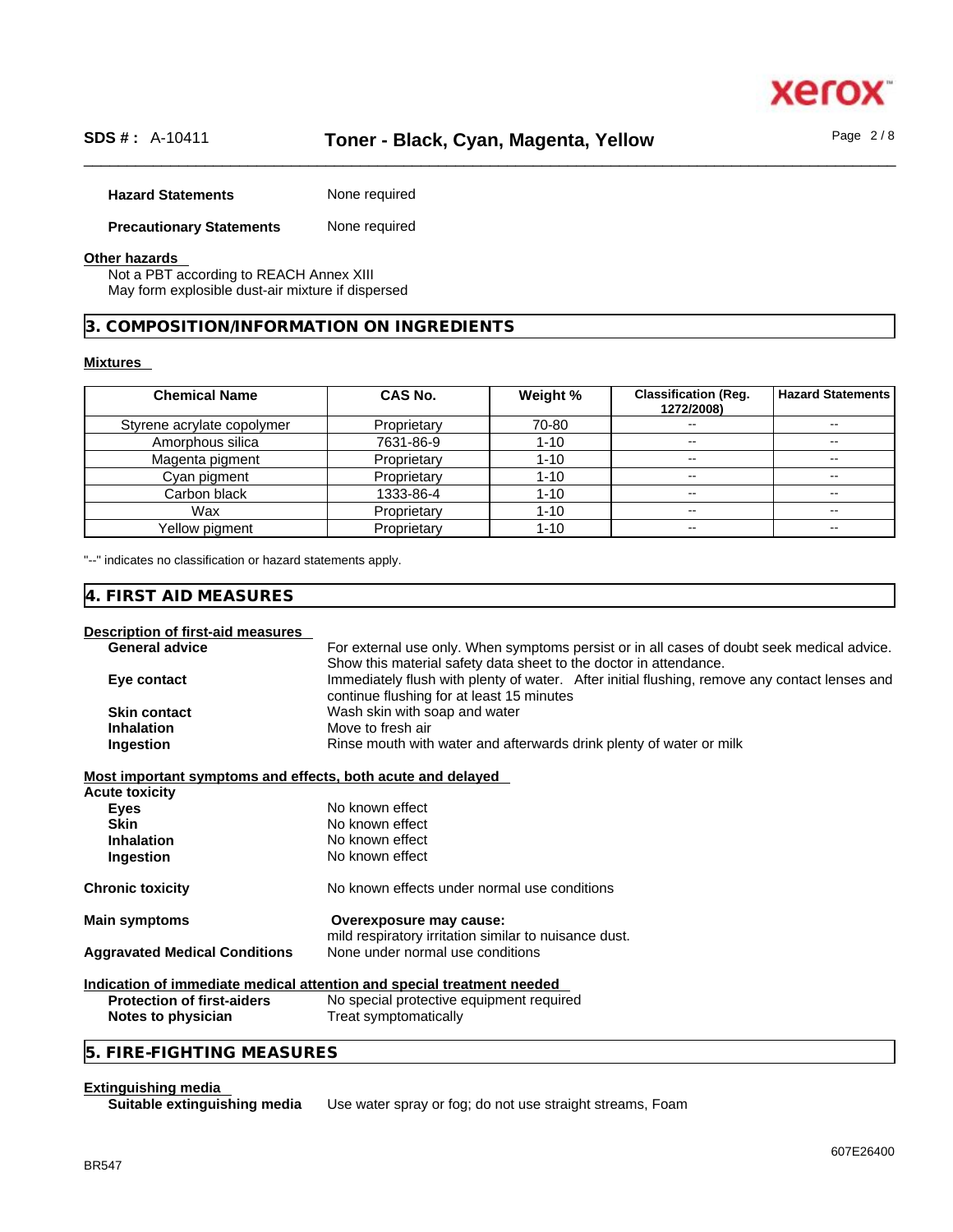

**Unsuitable extinguishing media** Do not use a solid water stream as it may scatterand spread fire

#### **Special hazards arising from the substance or mixture**

Fine dust dispersed in air, in sufficient concentrations, and in the presence of an ignition source is a potential dust explosion hazard

#### **Hazardous combustion products**

Hazardous decomposition products due to incomplete combustion, Carbon oxides, Nitrogen oxides (NOx)

#### **Advice for fire-fighters**

In the event of fire and/or explosion do not breathe fumes. Wear fire/flame resistant/retardant clothing. Use self-contained pressure-demand breathing apparatus if needed to prevent exposure to smoke or airborne toxins. Wear self-contained breathing apparatus and protective suit

#### **Other information**

**Flammability** Not flammable. Will not readily ignite. **Flash point** Not applicable

# **6. ACCIDENTAL RELEASE MEASURES**

# **Personal precautions, protective equipment and emergency procedures**

Avoid breathing dust

#### **Environmental precautions**

No special environmental precautions required

#### **Methods and material for containment and cleaning up**

**Methods for containment** Prevent dust cloud

**Methods for cleaning up** Use a vacuum cleaner to remove excess, then wash with COLD water. Hot water fuses the toner making it difficult to remove

#### **Reference to other sections**

The environmental impact of this product has not been fully investigated

However, this preparation is not expected to present significant adverse environmental effects.

#### **7. HANDLING AND STORAGE**

# **Precautions for safe handling**

Handle in accordance with good industrial hygiene and safety practice, Avoid dust accumulation in enclosed space, Prevent dust cloud

**Hygiene measures** None under normal use conditions

#### **Conditions for safe storage, including any incompatibilities**

**Technical measures and storage conditions**

Keep container tightly closed in a dry and well-ventilated place, Store at room temperature

**Incompatible products** None

#### **Specific end uses**

Xerographic printing

#### **8. EXPOSURE CONTROLS/PERSONAL PROTECTION**

#### **Control parameters**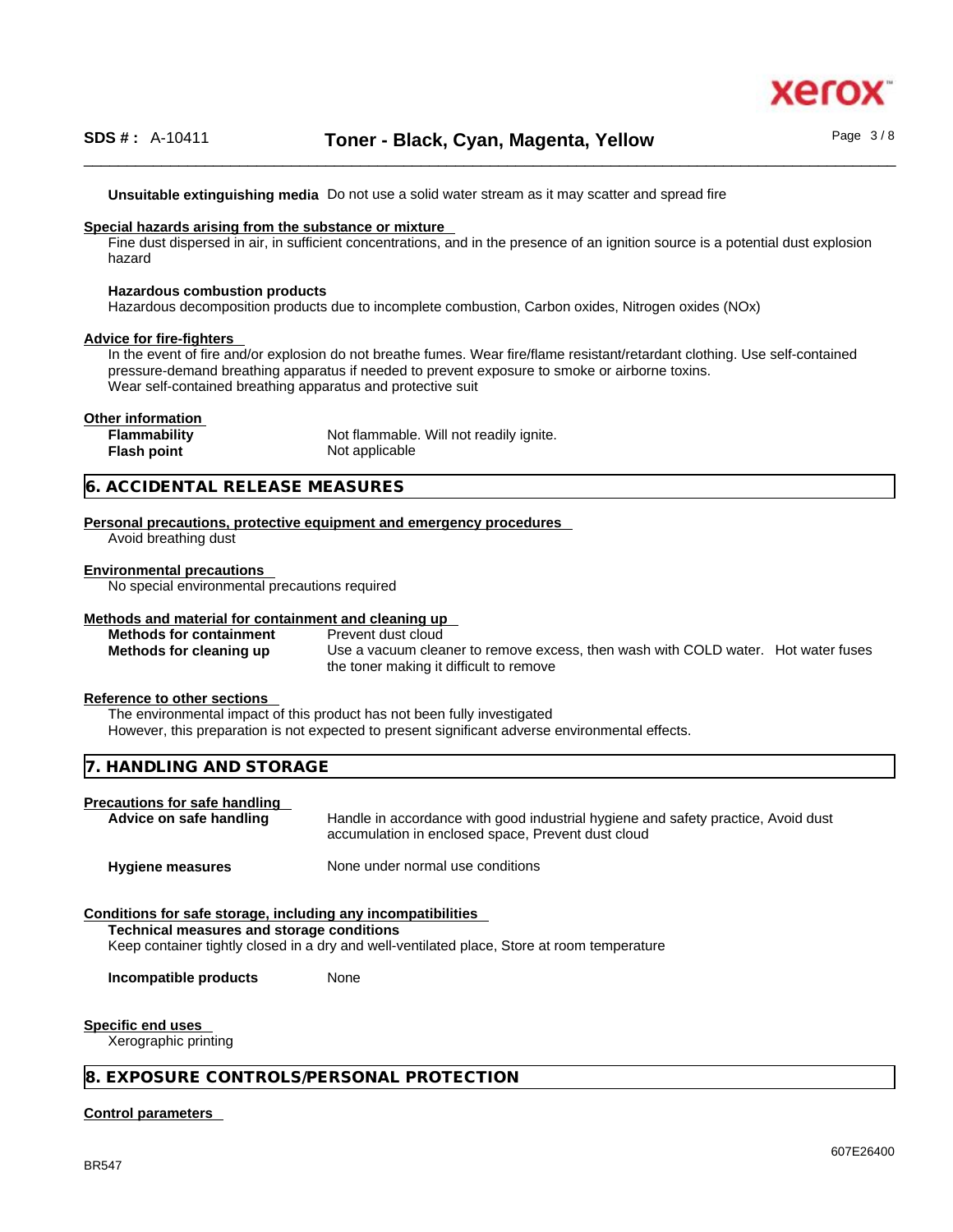

# **Exposure Limits**

| <b>ACGIH TLV TWA</b>        | 10 mg/m <sup>3</sup> (inhalable particles) |
|-----------------------------|--------------------------------------------|
| <b>ACGIH TLV TWA</b>        | 3 mg/m <sup>3</sup> (respirable dust)      |
| <b>OSHA PEL TWA</b>         | 15 mg/m <sup>3</sup> (total dust)          |
| <b>OSHA PEL TWA</b>         | 5 mg/m <sup>3</sup> (respirable dust)      |
| <b>Xerox Exposure Limit</b> | $2.5 \text{ mg/m}^3$ (total dust)          |
| <b>Xerox Exposure Limit</b> | 0.4 mg/m <sup>3</sup> (respirable dust)    |

#### **Component Information**

| <b>Chemical Name</b> | <b>ACGIH TLV</b>        | OSHA PEI<br>.                   |
|----------------------|-------------------------|---------------------------------|
| oiament ו<br>ل∨an    | TWA.<br>ma/mª           |                                 |
| Carbon black         | TWA: $3 \text{ ma/m}^3$ | TWA:<br>. 3.5 ma/m <sup>3</sup> |

# **Exposure controls<br>
Engineering measures**

**None under normal use conditions** 

# **Individual protection measures, such as personal protective equipment (PPE)**

| <b>Eye/Face protection</b>    |  |
|-------------------------------|--|
| <b>Hand protection</b>        |  |
| Skin and body protection      |  |
| <b>Respiratory protection</b> |  |
| <b>Thermal hazards</b>        |  |

**Eye/Face protection** No special protective equipment required No special protective equipment required **Skin and body protection** No special protective equipment required **Respiratory protection** No special protective equipment required. **Thermal hazards** None under normal processing

# **Environmental Exposure Controls**

**Environmental Exposure Controls**  Keep out of drains, sewers, ditches and waterways

# **9. PHYSICAL AND CHEMICAL PROPERTIES**

### **Information on basic physical and chemical properties**

| Appearance<br><b>Physical state</b><br>Color                                                                                                                      | Powder<br>Solid<br>Black, Cyan, Magenta, Yellow                     |                                                                                                                                                                                 | Odor<br><b>Odor threshold</b><br>рH | Faint<br>Not applicable<br>Not applicable                                                    |
|-------------------------------------------------------------------------------------------------------------------------------------------------------------------|---------------------------------------------------------------------|---------------------------------------------------------------------------------------------------------------------------------------------------------------------------------|-------------------------------------|----------------------------------------------------------------------------------------------|
| <b>Flash point</b>                                                                                                                                                |                                                                     | Not applicable                                                                                                                                                                  |                                     |                                                                                              |
| <b>Melting / Freezing Point</b><br><b>Boiling point/range</b><br>Softening point                                                                                  |                                                                     | Not applicable<br>Not applicable<br>49 - 60 °C                                                                                                                                  | 120 - 140 °F                        |                                                                                              |
| <b>Evaporation rate</b><br><b>Flammability</b>                                                                                                                    | <b>Flammability Limits in Air</b>                                   | Not applicable<br>Not flammable. Will not readily ignite.<br>Not applicable                                                                                                     |                                     |                                                                                              |
| Vapor pressure<br>Vapor density<br><b>Specific gravity</b><br><b>Water solubility</b><br><b>Partition coefficient</b><br>Viscosity<br><b>Explosive properties</b> | <b>Autoignition temperature</b><br><b>Decomposition temperature</b> | Not applicable<br>Not applicable<br>$\sim$<br>Negligible<br>Not applicable<br>Not applicable<br>Not determined<br>Not applicable<br>source is a potential dust explosion hazard |                                     | Fine dust dispersed in air, in sufficient concentrations, and in the presence of an ignition |
| <b>Oxidizing properties</b>                                                                                                                                       |                                                                     | Not applicable                                                                                                                                                                  |                                     |                                                                                              |
|                                                                                                                                                                   |                                                                     |                                                                                                                                                                                 |                                     |                                                                                              |

### **Other information**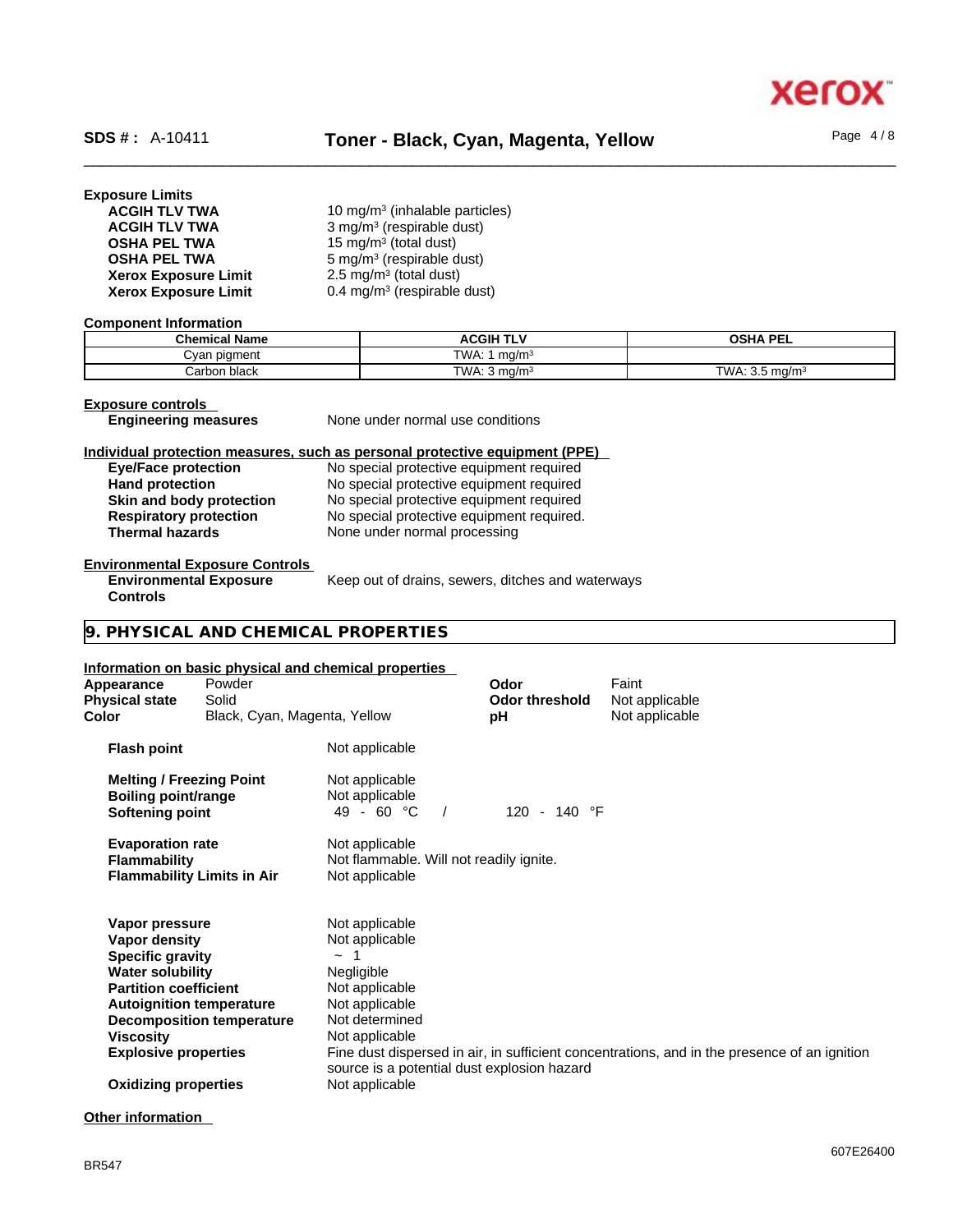#### None

# **10. STABILITY AND REACTIVITY**

#### **Reactivity**

No dangerous reaction known under conditions of normal use

#### **Chemical stability**

Stable under normal conditions.

**Possibility of hazardous reactions Hazardous reactions**<br> **Hazardous polymerization Hazardous polymerization does Hazardous polymerization does not occur** 

#### **Conditions to avoid**

Prevent dust cloud, Fine dust dispersed in air, in sufficient concentrations, and in the presence of an ignition source is a potential dust explosion hazard

# **Incompatible Materials**

None

#### **Hazardous decomposition products**

None under normal use

# **11. TOXICOLOGICAL INFORMATION**

*The toxicity data noted below is based on the test results of similar reprographic materials.* 

#### **Information on toxicological effects**

| Acute toxicity             |                                       |
|----------------------------|---------------------------------------|
| <b>Product Information</b> |                                       |
| <b>Irritation</b>          | No skin irritation, No eye irritation |
| Oral LD50                  | $> 5$ g/kg (rat)                      |
| Dermal LD50                | $> 5$ g/kg (rabbit)                   |
| <b>LC50 Inhalation</b>     | $> 5$ mg/L (rat, 4 hr)                |

#### **Component Information**

| <b>Chemical Name</b> | LC50 Inhalation        | Dermal LD50             | Oral LD50           |
|----------------------|------------------------|-------------------------|---------------------|
| Amorphous silica     | Rat 1 h<br>$>2.2$ ma/L | (Rabbit)<br>>2000 mg/kg | $>5000$ mg/kg (Rat) |
| Magenta pigment      |                        | (Rabbit)<br>3 g/kg(     | 'Rat )<br>23 g/kg   |
| Cyan pigment         |                        |                         | 10000 mg/kg (Rat)   |
| Carbon black         |                        | (Rabbit)<br>3 g/kg (    | 15400 mg/kg (Rat)   |

#### **Chronic toxicity**

| No sensitization responses were observed |
|------------------------------------------|
| No information available                 |
| None known                               |
|                                          |

# **CMR Effects**

| <b>Mutagenic effects</b>     | Not mutagenic in AMES Test                                                |             |
|------------------------------|---------------------------------------------------------------------------|-------------|
| <b>Reproductive toxicity</b> | This product does not contain any known or suspected reproductive hazards |             |
| <b>Carcinogenicity</b>       | See "Other Information" in this section.                                  |             |
| <b>Chemical Name</b>         | <b>NTP</b>                                                                | <b>IARC</b> |
| Carbon black                 |                                                                           | 2B          |

#### **Other information**

The IARC (International Agency for Research on Cancer) has listed carbon black as "possibly carcinogenic to humans". However, Xerox has concluded that the presence of carbon black in this mixture does not present a health hazard. The IARC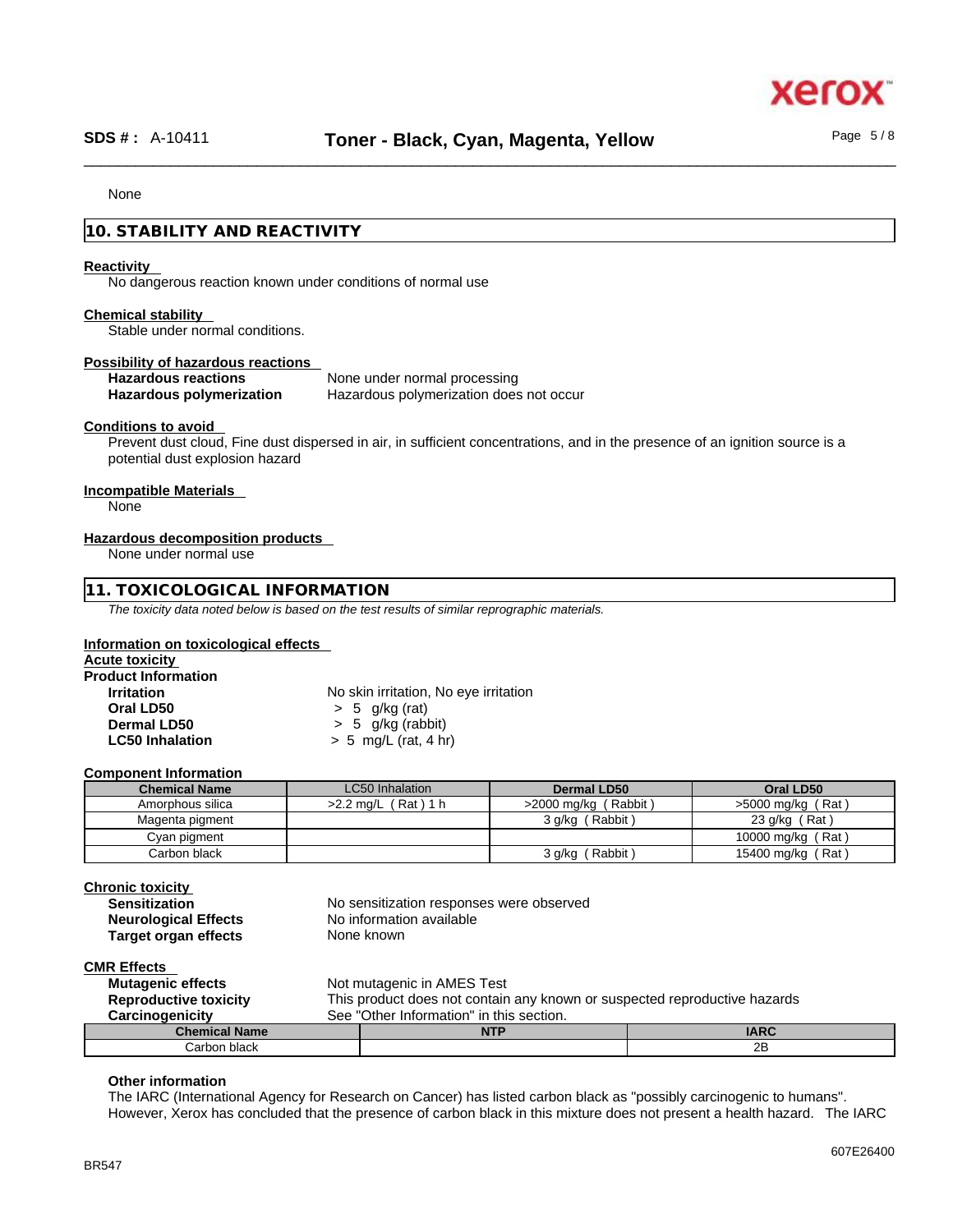

# \_\_\_\_\_\_\_\_\_\_\_\_\_\_\_\_\_\_\_\_\_\_\_\_\_\_\_\_\_\_\_\_\_\_\_\_\_\_\_\_\_\_\_\_\_\_\_\_\_\_\_\_\_\_\_\_\_\_\_\_\_\_\_\_\_\_\_\_\_\_\_\_\_\_\_\_\_\_\_\_\_\_\_\_\_\_\_\_\_\_\_\_\_\_ **SDS # :** A-10411 **Toner - Black, Cyan, Magenta, Yellow** Page 6 / 8

classification is based on studies evaluating pure, "free" carbon black. In contrast, toner is a formulation composed of specially prepared polymer and a small amount of carbon black (or other pigment). In the process of making toner, the small amount of carbon black becomes encapsulated within a matrix. Xerox has performed extensive testing of toner, including a chronic bioassay (test for potential carcinogenicity). Exposure to toner did not produce evidence of cancer in exposed animals. The results were submitted to regulatory agencies and published extensively.

| Other toxic effects      |                |  |
|--------------------------|----------------|--|
| <b>Aspiration Hazard</b> | Not applicable |  |
| Other adverse effects    | None known     |  |

#### **11.2 Information on other hazards**

**Endocrine disrupting properties** No information available

|  | 12. ECOLOGICAL INFORMATION |  |
|--|----------------------------|--|
|--|----------------------------|--|

#### **Toxicity**

On available data, the mixture / preparation is not harmful to aquatic life

| <b>Chemical Name</b> | <b>Toxicity to algae</b>                                   | <b>Toxicity to fish</b>                   | <b>Toxicity to</b> | Toxicity to daphnia and      |
|----------------------|------------------------------------------------------------|-------------------------------------------|--------------------|------------------------------|
|                      |                                                            |                                           | microorganisms     | lother aquatic invertebrates |
| Amorphous silica     | 440 mg/L EC50 72 h<br>(Pseudokirchneriella<br>subcapitata) | LC50= 5000 mg/L<br>Brachydanio rerio 96 h |                    | $EC50 = 7600$ mg/L 48 h      |
| Carbon black         |                                                            |                                           |                    | $EC50 > 5600$ mg/L 24 h      |

#### **Persistence and degradability**

Not readily biodegradable

#### **Bioaccumulative potential**

Bioaccumulation is unlikely

#### **Mobility in soil**

Insoluble in water

#### **Component Information**

| $R_{\rm max}$<br>name<br>анноа<br>una | Pow<br>loq |
|---------------------------------------|------------|
| ⊶ ∩n^<br>λ∨ar<br>$\sim$<br>           | v.u        |

#### **Results of PBT and vPvB assessment**

This substance is not considered to be persistent, bioaccumulating nor toxic (PBT)

#### **Endocrine disrupting properties**

The environmental impact of this product has not been fully investigated However, this preparation is not expected to present significant adverse environmental effects.

#### **Other adverse effects**

The environmental impact of this product has not been fully investigated. However, this preparation is not expected to present significant adverse environmental effects.

|  |  | 13. DISPOSAL CONSIDERATIONS |  |
|--|--|-----------------------------|--|
|--|--|-----------------------------|--|

#### **Waste treatment methods**

| <b>Waste Disposal Methods</b> | Can be landfilled or incinerated, when in compliance with local regulations<br>If incineration is to be carried out, care must be exercised to prevent dust clouds forming. |
|-------------------------------|-----------------------------------------------------------------------------------------------------------------------------------------------------------------------------|
| Contaminated packaging        | No special precautions are needed in handling this material                                                                                                                 |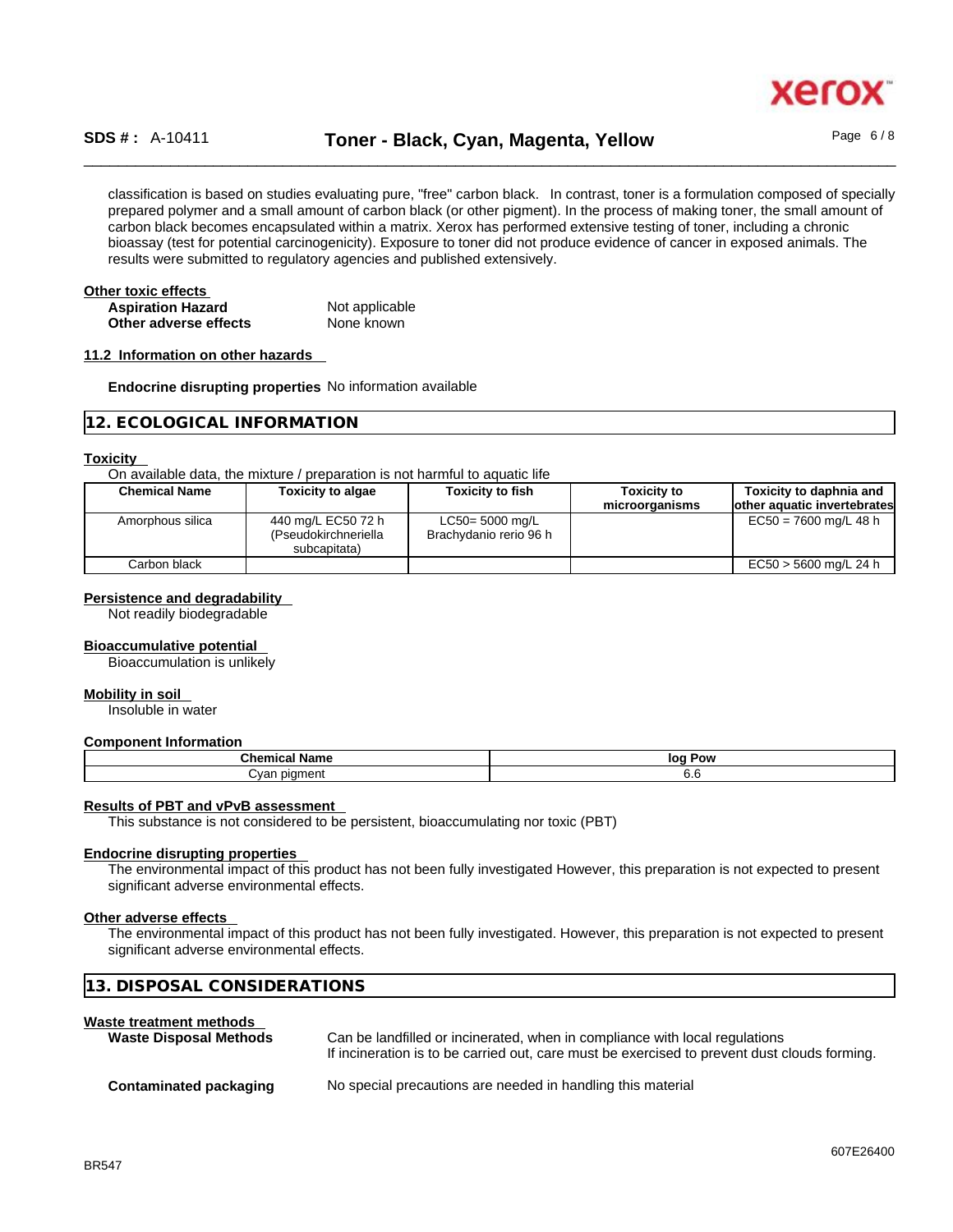

**Other information** Although toner is not an aquatic toxin, microplastics may be a physical hazard to aquatic life and should not be allowed to enter drains, sewers, or waterways.

# **14. TRANSPORT INFORMATION**

This material is not subject to regulation as a hazardous material for shipping

# **15. REGULATORY INFORMATION**

#### **Safety, health and environmental regulations/legislation specific for the substance or mixture**

#### **OSHA Regulatory Status**

This product is an article which contains a mixture / preparation in powder form. Safety information is given for exposure to the article as sold and used by the customer. Intended use of the product is not expected to result in exposure to the mixture / preparation based on the packaging and method of dispensing.

#### **Canada**

This product has been classified in accordance with the hazard criteria of the Hazardous Products Regulations (HPR), and the SDS contains all the information required by the HPR.

# **International Inventories**

| TSCA            | Complies |
|-----------------|----------|
| <b>DSL/NDSL</b> | Complies |

# **U.S. Federal Regulations**

#### **SARA 313**

Section 313 of Title III of the Superfund Amendments and Reauthorization Act of 1986 (SARA). This product does not contain any chemicals which are subject to the reporting requirements of the Act and Title 40 of the Code of Federal Regulations, Part 372 **Clean Water Act**

This product is not regulated as a pollutant pursuant to the Clean Water Act (40 CFR 122.21 and 40 CFR 122.42).

**Clean Air Act,Section 112 Hazardous Air Pollutants (HAPs) (see 40 CFR 61)**

This product is not regulated as a hazardous air pollutant (HAPS) under Section 112 of the Clean Air Act Amendments of 1990. **CERCLA**

This material, as supplied, does not contain any substances regulated as hazardous substances under the Comprehensive Environmental Response Compensation and Liability Act (CERCLA) (40 CFR 302) or the Superfund Amendments and Reauthorization Act (SARA) (40 CFR 355). There may be specific reporting requirements at the local, regional, or state level pertaining to releases of this material

#### **US State Regulations**

#### **California Proposition 65**

Carbon black is regulated under California Proposition 65 only if in the form of "airborne, unbound particles of respirable size". Toner products do not contain carbon black in the form of "airborne, unbound particles of respirable size". Therefore, the requirements of Proposition 65 do not apply to this product.

| Chemic<br>Name<br>unical : | ີ AS No.              | 6F<br>Californi <sup>-</sup><br>Prop.<br>ັບປ |
|----------------------------|-----------------------|----------------------------------------------|
| black<br>Carbor            | 1222.00<br>ა-იი-<br>ີ | Carcinoger                                   |

#### **U.S. State Right-to-Know Regulations**

Although this product contains substances included in some U.S. State Right-to-Know regulations, the particles are bound in a unique matrix and, therefore, the product does not pose any specific hazard.

## **16. OTHER INFORMATION**

| <b>Issuing Date</b>  | 2019-01-07                  |
|----------------------|-----------------------------|
| <b>Revision Date</b> | 2020-03-10                  |
| <b>Revision Note</b> | (M)SDS sections updated:, 3 |